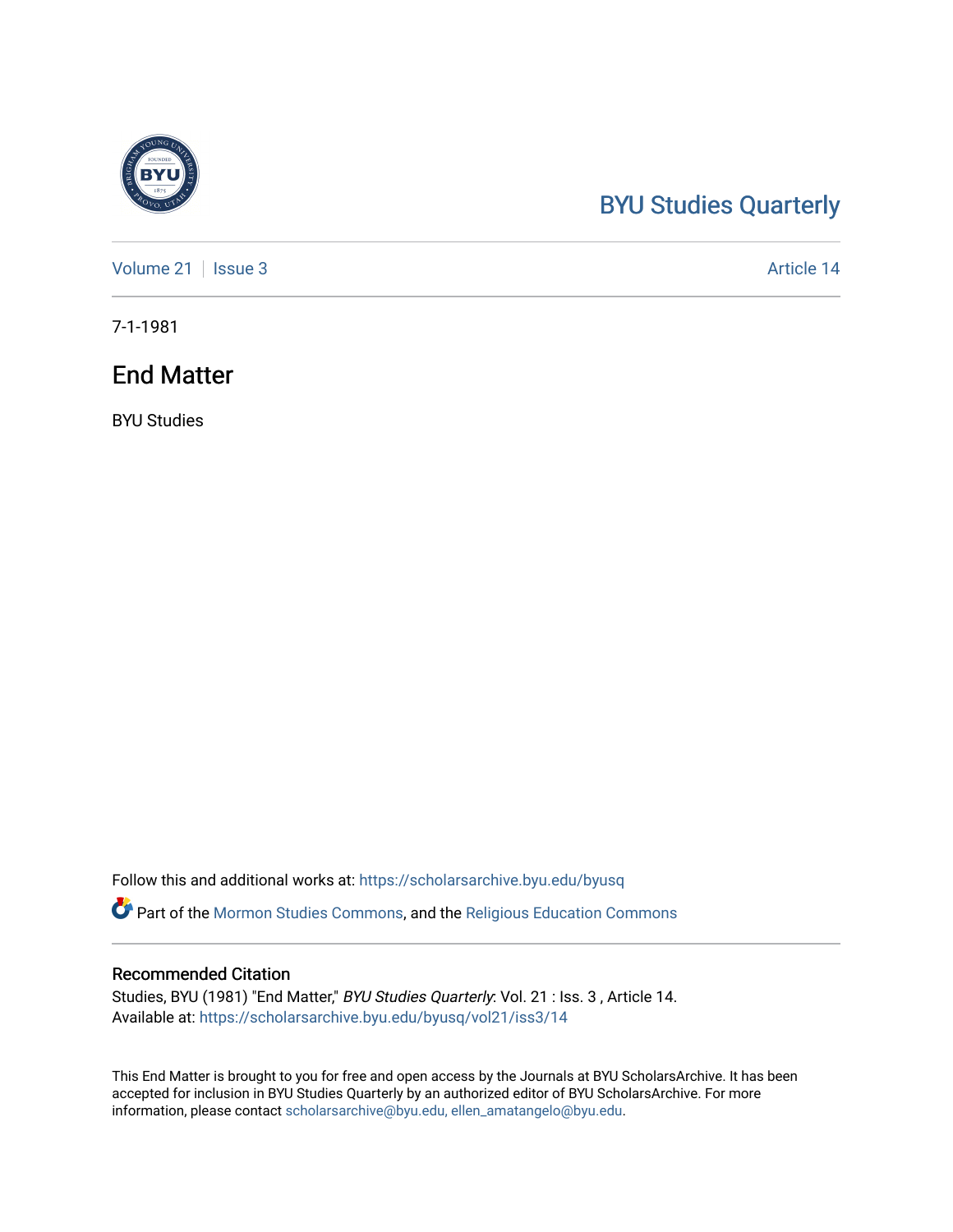Other examples could be cited, but those mentioned should suffice to demonstrate that *Emma* has serious deficiencies. The book is, however, not without redeeming value. For example, the authors often present controversial material without being defensive or apologetic. In discussing Joseph Smith's use of a peepstone and his treasure-hunting activities, they forthrightly present the truth. Their material on plural marriage (chaps. 12 and 13) is relatively up-to-date and honestly presented. In some cases, they do tell us something very meaningful about Emma. Her relationshp with Joseph, the family's lack of roots and a home of their own, and her life with her second husband are effectively and sympathetically presented

But these strengths are outweighed by the major flaws. What concerns the serious student of Mormon history is that the Emma Smith portrayed in this work is not the real Emma Smith. Emma was not the romanticized, dramatized figure presented in the pages of this biography. To understand the real Emma, or to find the truth about Emma, much more is required. In short, we need a definitive, accurate, honest biography of Joseph Smith's wife.